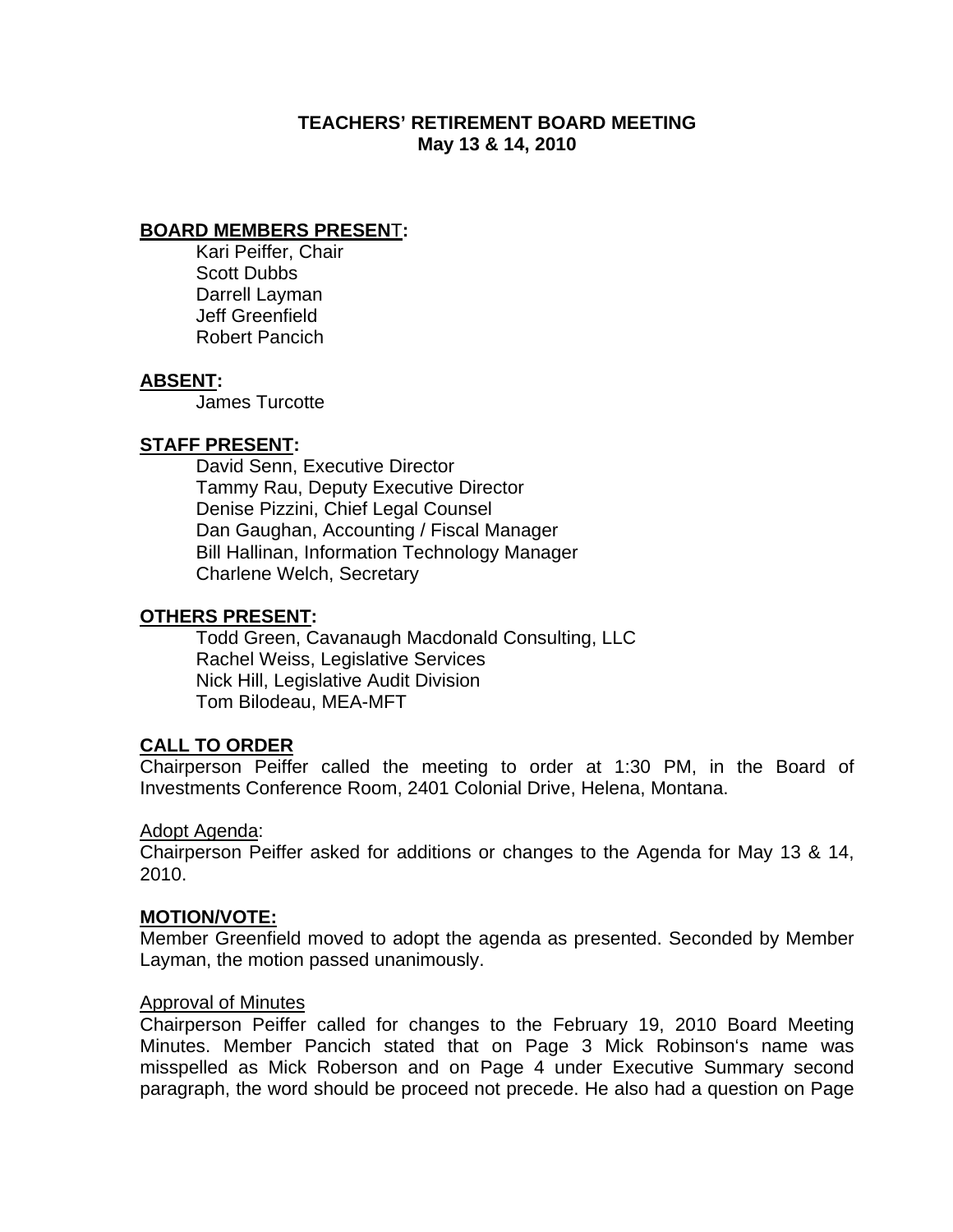7 Paragraph 2 regarding whether it was multiple dates or a singular effective date. Mr. David Senn stated that it should have been the word "date".

# **MOTION/VOTE:**

Member Pancich moved to approve the February 19, 2010 minutes as corrected. Seconded by Member Dubbs, the motion passed unanimously.

# **PUBLIC COMMENT ON BOARD RELATED ITEMS:**

Chairperson Peiffer called for public comment on Board related items.

Mr. Tom Bilodeau from MEA-MFT passed out handouts from the National Institute on Retirement Security. He gave a brief summary of how the entity analyzes existing public and private pension programs for the pluses, minuses, and differences between Defined Benefit (DB) retirement plans and Defined Contribution (DC) retirement plans. Mr. Bilodeau also gave multiple in-depth numbers, details, and reasons on why the MEA-MFT feels a DB plan is a better choice than a DC plan for Montana.

# **ACTUARIAL EXPERIENCE STUDY:**

# Experience Study and Recommendations:

Todd Green from Cavanaugh Macdonald began with reviewing the Summary of Results which encompassed all the changes that were being recommended. Mr. Green stated they were not recommending any changes for the Economic Assumptions. The recommended Demographic Assumption changes include:

- Change the rates of withdrawal
- Change the rates of disability.
- Change the service retirement rates.

Mr. Green summarized some of the different options and the recommendations. Beyond full, unreduced retirement, the recommendations were to reduce the assumptions regarding rates of disability, withdrawal, and delayed retirement to more closely reflect actual plan experience, all of which will have the effect of reducing the stated liabilities of the plan.

Mr. Green also reviewed two method change recommendations: 1) change in the calculation of the Normal Rate by using assumed salaries for the same period of time for which the normal rate is to be determined, and 2) instead of offsetting the System's UAL by the present value of the University supplemental contributions, that supplemental contributions be used as additional contributions toward the System's amortizations of unfunded liability.

# **MOTION/VOTE:**

Member Dubbs moved to adopt the recommendations of the consulting actuaries. Seconded by Member Greenfield, the motion passed unanimously.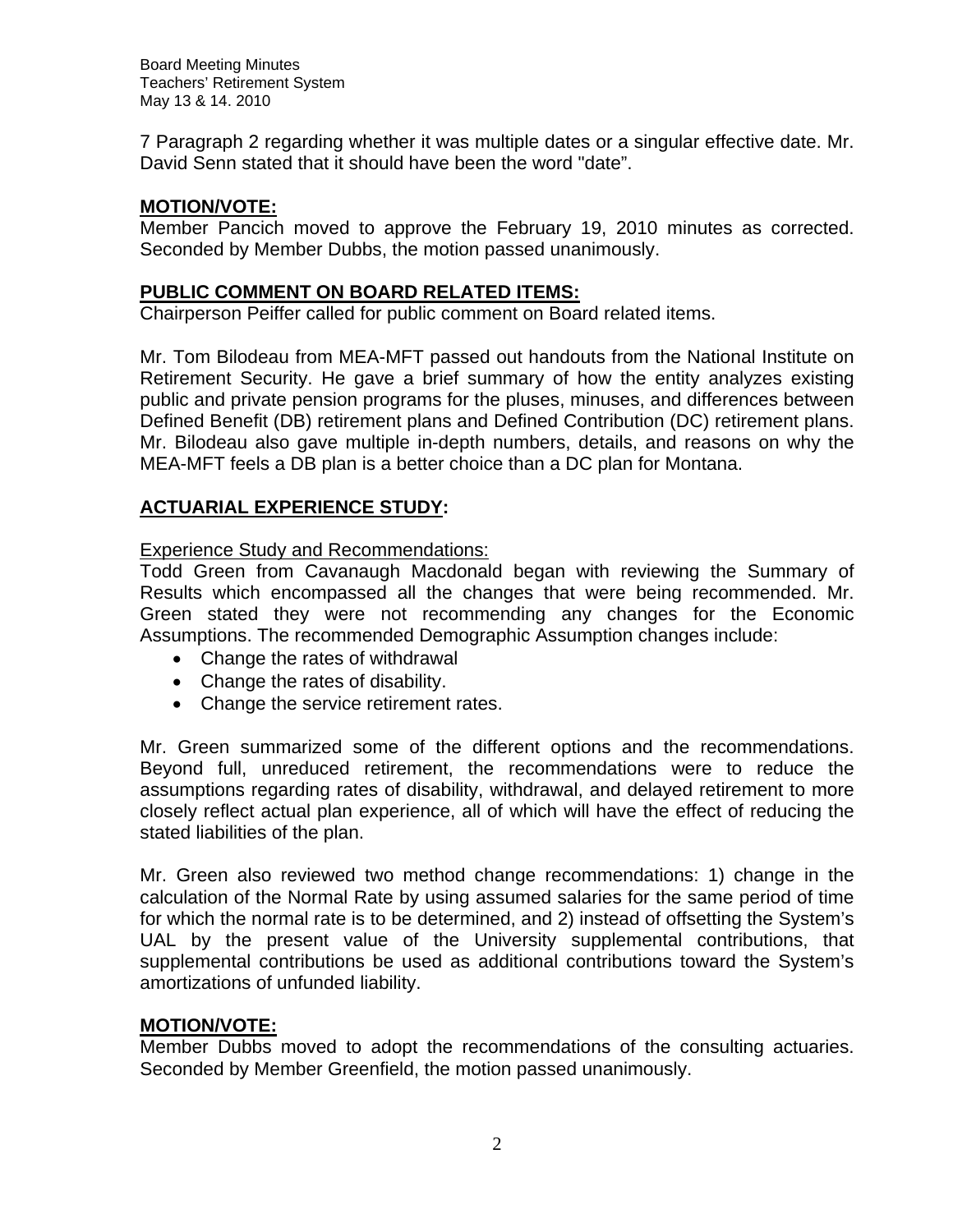### Annual Required Contribution (ARC):

Mr. Senn discussed the different options for determining the value of the Annual Required Contribution (ARC). He remarked the Actuaries had looked at the issue and the consensus was that the best methodology would be to use the results of the valuation completed in each even numbered year to determine the ARC and to calculate the actuarial funding rates for each of the next two years. The purpose of odd number year valuations would then be to provide a funding progress update and information that could help legislators and others in the interim if it appears that more funding will be required or that funding had improved to the point that the contribution rates could be reduced. This method would avoid the recent concern that arose when the 2009 valuation was released just six months after the Legislature adjourned and showed that the system was not actuarially funded and that a 4.11% contribution rate increase was required. Mr. Senn advised the Board that we would proceed with this method unless the Board wanted additional information, or had other concerns.

### Discussion of 2010 Actuarial Valuation Sensitivity Analysis:

Mr. Senn explained that a section on sensitivity analysis had been included in the past few valuation reports to help give the reader an understanding of how the valuation results have affected various changes. The current report includes a sensitivity analysis of the investment return assumption showing the results if the rate is lowered or increased by .05%, and a second analysis describing the impact on funding if all members were allowed to retire when they are first eligible.

Mr. Senn inquired of the Board whether this kind of information is helpful to them, and if they would like to see additional sensitivity analyses in future reports. It was the consensus of the Board that the information was informative and that they would like to continue to include this information.

# **BREAK**

# **EXECUTIVE DIRECTOR'S REPORT:**

# Funding and Benefits Policy:

The Board reviewed the draft policy which included the changes proposed during the February 19, 2010 Board meeting. The Board discussed whether the policy should include a requirement that all proposed changes should be forwarded to the Board at least 10 days before any meeting in which they would act on the proposed changes, or if the governing policy on policies should be amended to include a requirement that all policy changes will first be presented to the Board for discussion, and then scheduled for action at the next regularly scheduled board meetings.

# **MOTION/VOTE:**

Member Layman moved to adopt the Funding and Benefits Policy as drafted and to instruct staff to amend the governing policy on policy to require that all policy changes be presented at one meeting for discussion, and then scheduled for action at the next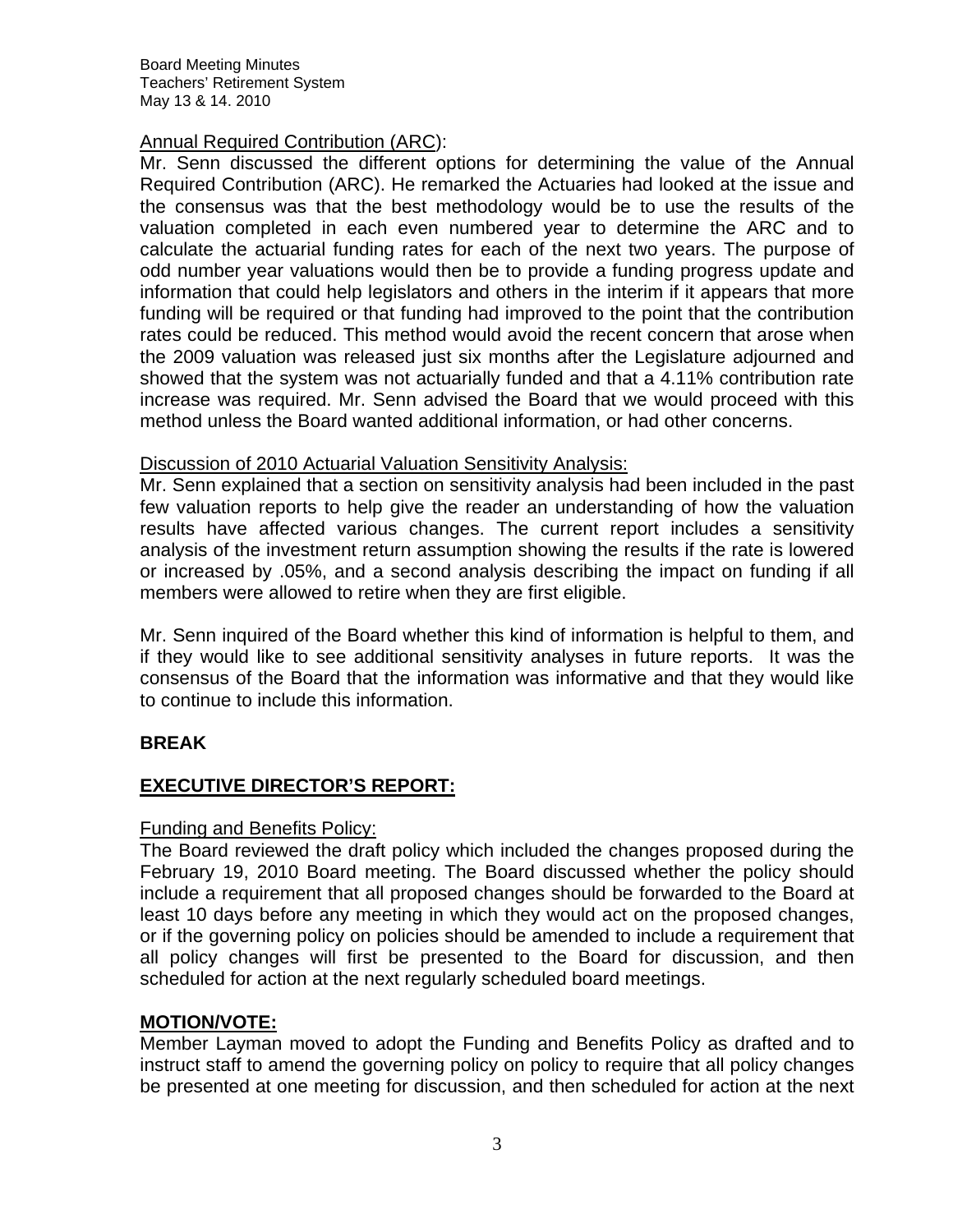regularly scheduled board meeting. Seconded by Member Dubbs, the motion passed unanimously.

### Request to Cost Legislation:

Mr. Bilodeau gave a brief outline on the different issues MEA-MFT felt the state of Montana was facing with regards to recruitment, retention, and wages of teachers. Mr. Bilodeau reviewed the "Modified PRO" MEA-MFT has proposed to be brought before the Legislature and requested the TRS Board authorize Cavanaugh Macdonald to prepare an estimate of the impact the proposal could have on retirement costs.

Mr. Senn reported that the Actuaries estimated the cost to estimate the impact of the MEA-MFT proposal to be between \$13,000 and \$15,000. Mr. Senn also relayed to the Board that if the State Administrative and Veteran's Affairs (SAVA) committee chose the "Modified PRO" to be one of the plans they were considering, the SAVA committee would ask for, and pay for, the preparation of the estimate. However, Mr. Senn explained that the cost of the full PRO proposal had been estimated prior to the 2009 Session and that the information in the previously completed estimate provided the information that Mr. Bilodeau was requesting.

The Board thanked Mr. Bilodeau for taking the time to keep TRS updated on this issue.

### **MOTION/VOTE:**

Member Greenfield moved to table the request to have the actuaries cost the Modified PRO proposal. Seconded by Member Layman, the motion passed unanimously.

### 2011 Legislative Concepts:

Mr. Senn summarized the three legislative concepts that had been submitted to the Governor's Budget Office on April 15, 2010.

A Funding Proposal which may include increased employer contribution rates, treating a working retiree employed in multiple positions by a single employer as being employed in a single TRS-reportable position subject to the earnings limit, repeal of the part-time employment requirement for retirees returning to work under §19-20-731, MCA, full Actuarial Reduction for Early Retirement, repeal all or most exceptions to the 10% cap effective July 1, 2011, and charge the actuarial rate of interest on all buybacks.

The TRS Housekeeping proposal would address possible IRS rule changes or changes related to the TRS request for a determination letter, clarification of the Family Law Order provisions, definitions, and other statutory clarifications.

Increase University Supplemental Contribution Rate as required by law. Mr. Senn reviewed the statute regarding employer/employee participation in the Optional Retirement System (ORP), and the requirement that the TRS board periodically review the supplemental employer contribution rate and recommend adjustments as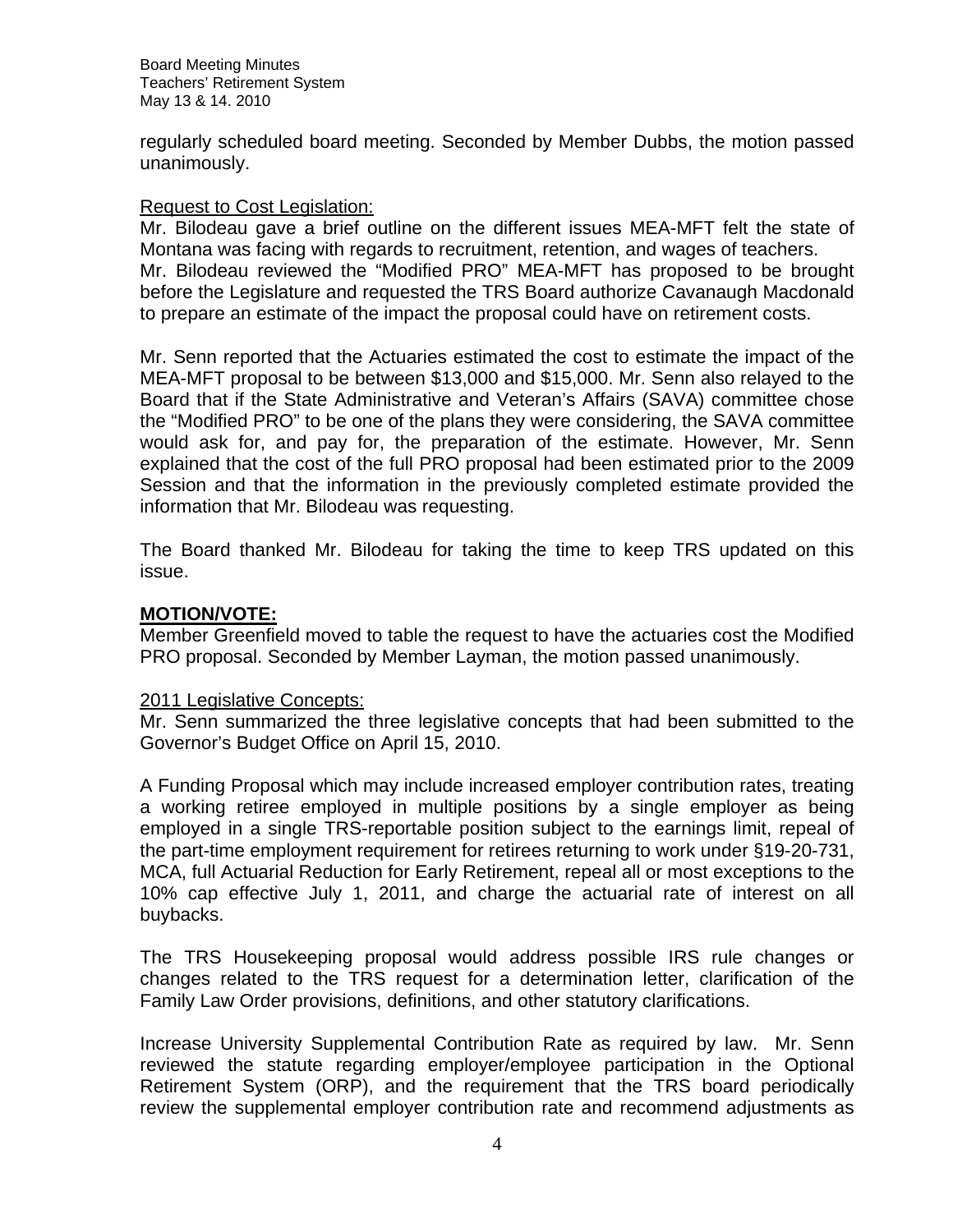needed to maintain the target date of July 1, 2033, to amortize the past service liability of the University System when the ORP was created. Mr. Senn reported that based on the July 1, 2009 valuation, the actuaries estimated the supplemental contribution rate would need to be 8.52% of ORP member salaries. This represents an increase of 3.80% from the current rate of 4.72%. This estimate will be finalized once the July 1, 2010 valuation is completed.

### SAVA Interim Committee Report:

Mr. Senn presented a short summary of the March 19, 2010 SAVA meeting which included information and highlights from David Slishinsky and Doug Fiddler of Buck Consultants, about the diverse plan designs that other states are using. The next SAVA meeting is scheduled for May 19, 2010, to review the committee's policy goals for a new pension plan design. At that time, the TRS is hopeful the SAVA committee will use the information collected from the surveys to develop, analyze, and recommend potential design alternatives. Mr. Senn remarked that two of the items the SAVA Committee asked the consultants to put on the list and bring back were the Money Purchase Plan the TRS Board recommended and MEA-MFT's Professional Retirement Option.

The SAVA Committee will meet again on June 24 & 25, 2010, to choose one or two plan designs for the actuaries to cost, and to hear legislative proposals from the retirement boards and other state agencies. The committee will then meet sometime in August 2010 to review the cost estimates prepared by the actuaries.

Mr. Senn reported that TIAA-CREF had proposed moving all new hires to a Defined Contribution (DC) plan, but acknowledged that an annuity provided by TIAA-CREF would produce a smaller benefit than a similarly funded Defined Benefit plan (DB) and that the contribution rate would probably need to be at least 15% rather than the 12% included in their proposal. Mr. Senn stated TIAA-CREF's proposal also failed to address how the DC plan would accomplish the goals of House Bill 659, and what it would cost the TRS if the existing DB plan is closed and replaced with a DC plan.

### **EXECUTIVE SUMMARY**

### IRS Qualification Filing:

TRS has received notice that our application for a Determination Letter had been assigned to an IRS Agent and a Determination Letter is expected before the end of 2010.

### Performance Audit:

Mr. Senn reviewed the progress being made on the performance audit.

#### Alternative Work Schedule:

Mr. Senn provided the Board with the TRS office staff's summer work schedule.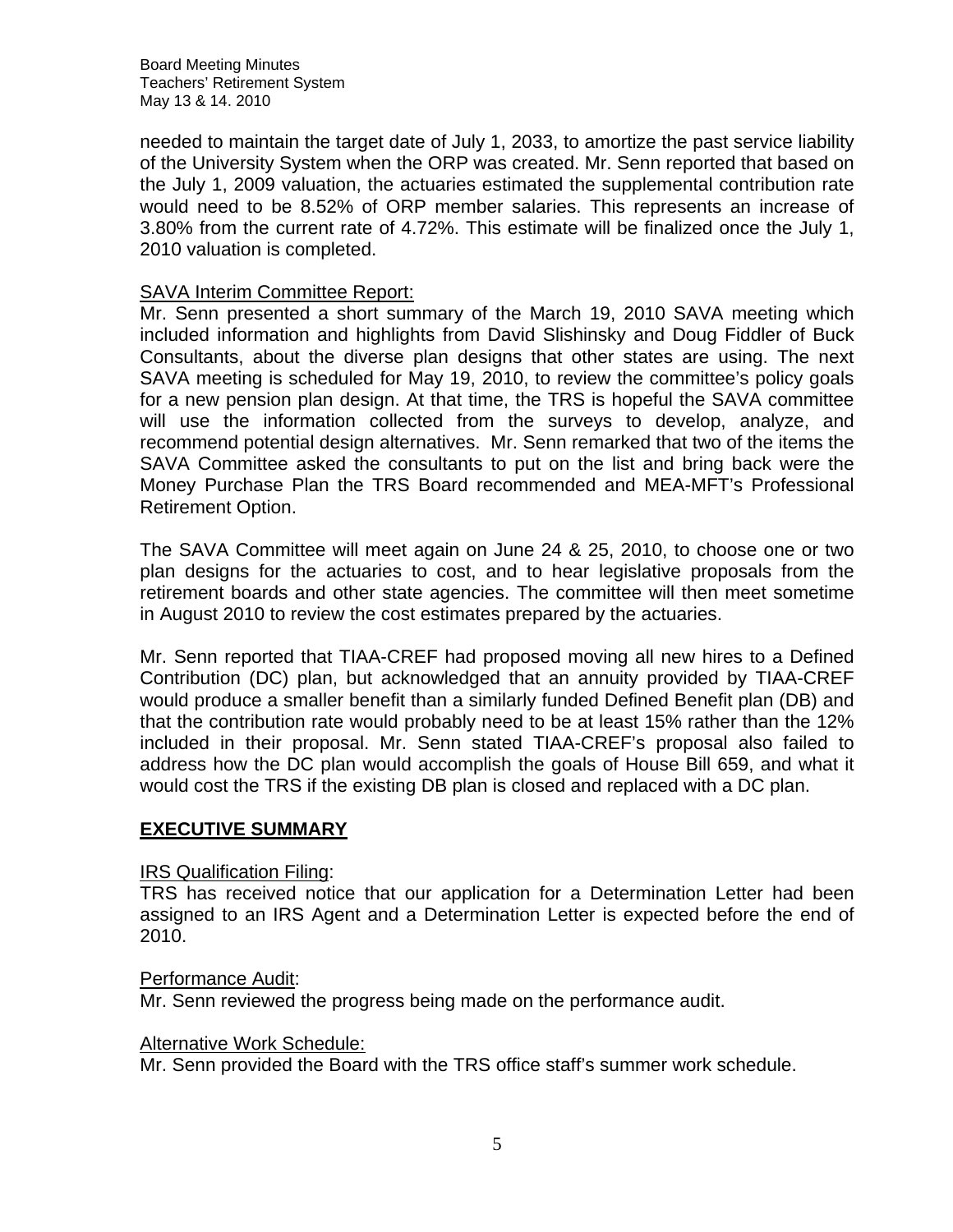# **OTHER BUSINESS**

### Interest Rate Credited to Member Accounts:

Each year the Board is required to set the rate of interest that is credited to active members' accounts. The recommendation for the period July 1, 2010 – June 30, 2011, based on the Board of Investment's short-term investment returns, was to reduce the interest rate from 1.0 percent to 0.25 percent. Chairperson Peiffer asked for any comments or discussion on this issue.

### **MOTION/VOTE:**

Member Layman moved to adopt the interest rate of 0.25 percent for active accounts. Seconded by Member Pancich, the motion passed unanimously.

### CPI Adjustment Pursuant to §19-20-731, MCA:

Mr. Senn explained that a retiree employed part-time in a position reportable to TRS may earn, without loss of retirement benefits, the greater of one-third of the member's Average Final Compensation (AFC) plus CPI increases or one-third of the median of the average final compensation for members retired during the preceding fiscal year as determined by the Board. In 2009 the CPI increased by a negative 0.4 percent. Mr. Senn remarked there are two questions before the Board:

- Should the minimum a retiree may earn in a TRS covered position ever be reduced below one-third of their AFC?
- Should the amount a retiree may earn be reduced in a year when the CPI decreases rather than increases?

# **MOTION/VOTE:**

Member Greenfield moved to accept that one-third of the retiree's Average Final Compensation is the floor or minimum amount a retiree is allowed to earn under §19- 20-731, MCA. Seconded by Member Dubbs, the motion passed unanimously.

Chairperson Peiffer stated that the Board needed another motion to either recognize a negative increase or only recognize a positive increase. Member Dubbs added that another choice would be to change the language of the statute.

# **MOTION/VOTE:**

Member Dubbs moved to ignore the negative CPI and to recognize only a positive increase in CPI. Seconded by Member Greenfield, the motion passed unanimously.

Contracted Services Agreements:

# **MOTION/VOTE:**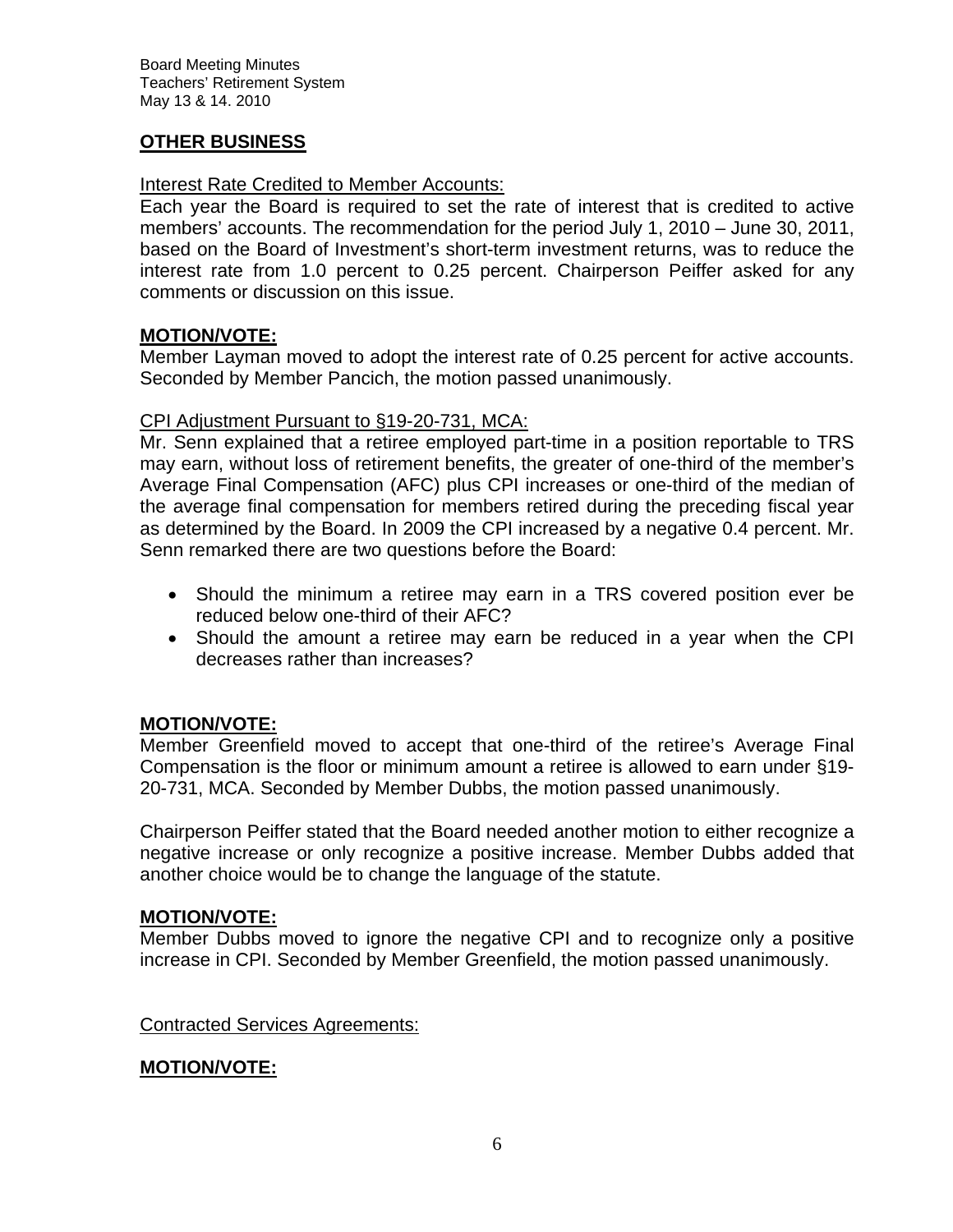Member Layman moved to approve the contracts with Ice Miller, Legal Service, and Alfred Munksgard & Associates as presented by staff for the 2010-2011 fiscal year. Seconded by Member Pancich, the motion passed unanimously.

### TRS 2010-2011 Budget:

Mr. Dan Gaughan presented to the Board the proposed TRS budget for the fiscal year beginning July 1, 2010, through June 30, 2011. Mr. Gaughan gave a brief summary of the different categories that make up the budget along with a brief explanation of each item and provided additional detail on the major changes. The 2011 proposed budget was 6.3 percent less than the projected expenditures in the current fiscal year.

### **MOTION/VOTE:**

Member Layman moved to adopt the budget as presented. Seconded by Member Pancich, the motion passed unanimously.

Out-of-State Travel Requests:

### **MOTION/VOTE:**

Member Pancich moved to approve the Out-of-State Travel Requests for Members Dubbs and Greenfield to attend either the NCTR trustee workshop or the NCTR annual convention, and for Mr. Senn to attend the NCTR annual convention. Seconded by Member Layman, the motion passed unanimously.

# **ADJOURNED**

# **MOTION/VOTE:**

At 4:35 PM Member Layman moved to adjourn until 8:00 AM Friday, May 14, 2010. Seconded by Member Pancich, the motion passed unanimously.

### CALL TO ORDER

Chairperson Peiffer reconvened the meeting of the Teachers' Retirement Board at 8:05 AM, in the Teachers' Retirement System conference room, 1500 East Sixth Ave. Helena, Montana.

BOARD MEMBERS PRESENT: Kari Peiffer, Chair Scott Dubbs Darrell Layman James Turcotte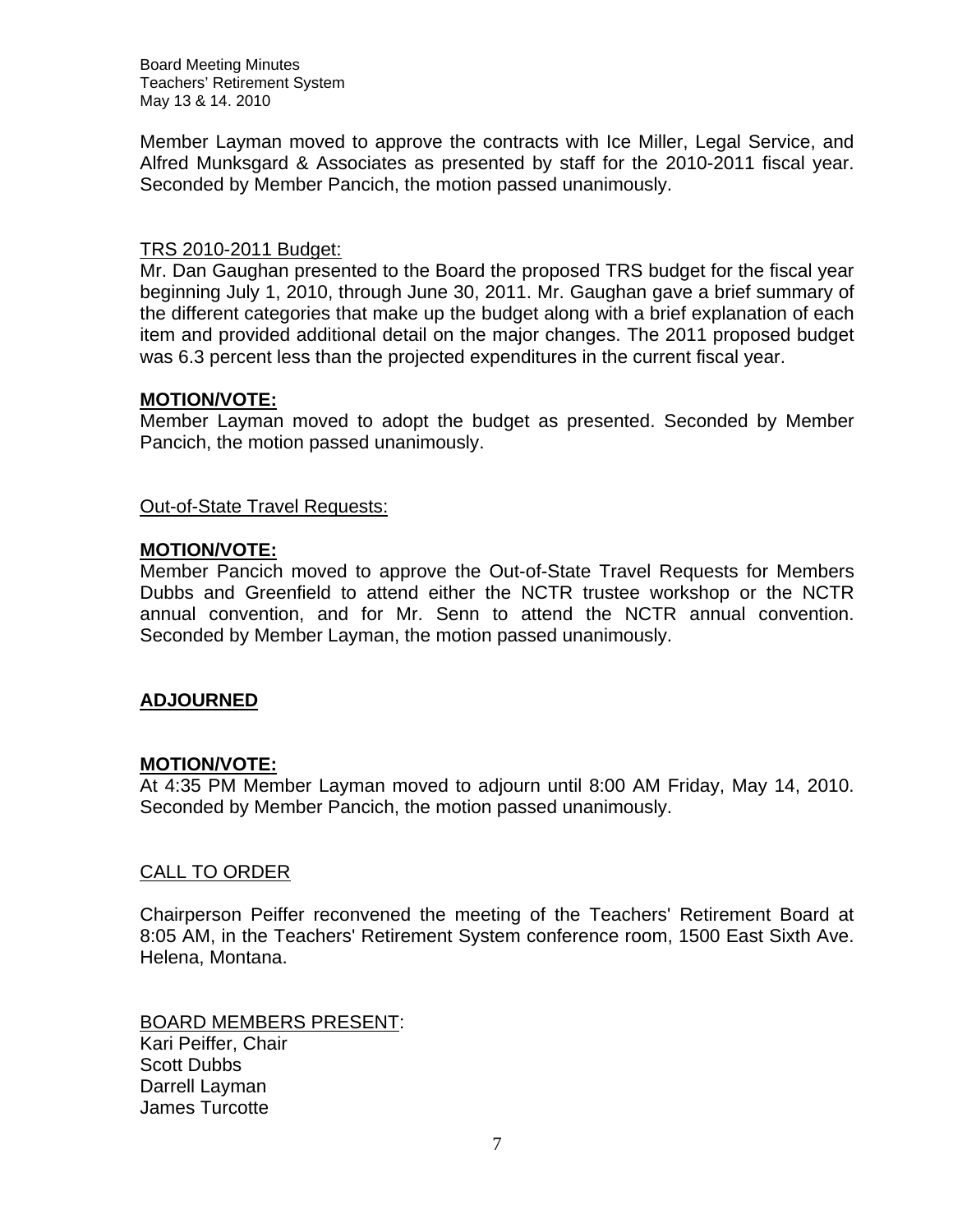Jeff Greenfield Robert Pancich

ABSENT:

None

# STAFF PRESENT:

David Senn, Executive Director Tammy Rau, Deputy Executive Director Denise Pizzini, Chief Legal Counsel Dan Gaughan, Accounting / Fiscal Manager Bill Hallinan, Information Technology Manager Charlene Welch, Secretary

# **OTHER BUSINESS - Continued**

Financial Statements, Delinquent Agency & Travel Reports: Mr. Gaughan presented and reviewed the reports with the Board.

# Update on Legislation:

Mr. Senn reported he had received a memo from the Budget office advising that the TRS Board's proposals to actuarially fund TRS, and the request that the University System's ORP supplemental contribution rate be increased to amortize the ORP unfunded liability by July 1, 2033, as required by statute, had been disapproved as a legislative proposal to be submitted at the request of the executive agency. However, the Board's Housekeeping proposal was approved. Mr. Senn indicated that some or all of the funding bill proposals might be picked up by the SAVA Committee as a portion of its obligation to recommend legislation under HB 659, and that the Board could decide to find a legislative sponsor for funding proposals that are included in SAVA recommended legislation.

# Investment Report:

Jim Turcotte gave a brief summary that included how TRS investments were developing in the current economy. Mr. Turcotte indicated the market was going through another correction phase and Montana was actually in much better shape than most other states. He also remarked that to date, the dip in the market had not affected the Retirement Funds a great deal.

# Next Meeting Dates:

No conflicts were identified with the approved TRS Board meeting dates for the remainder of the year.

# **INDIVIDUAL PETITIONS**

# Jerry Scott – Ace Consortium Director: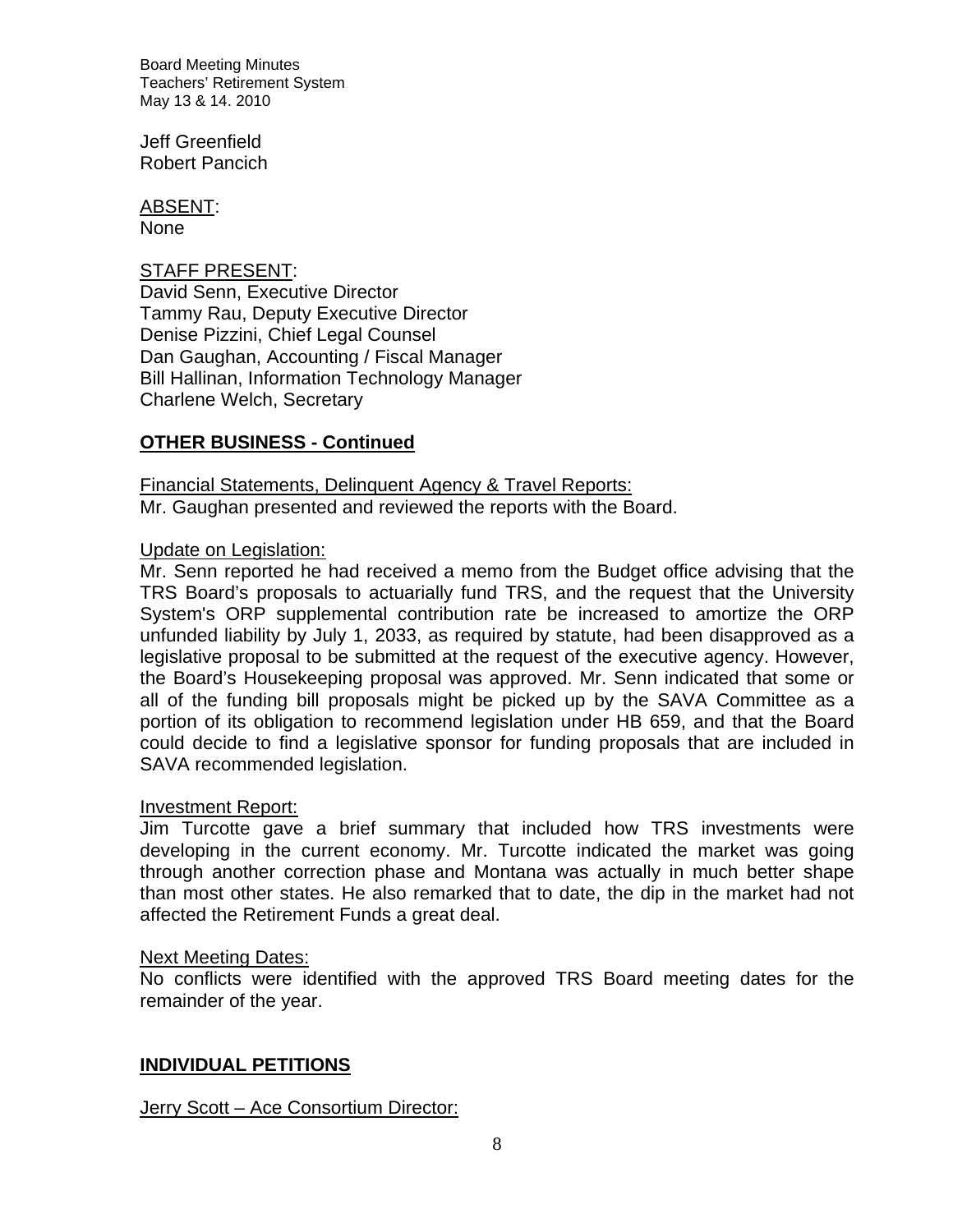Ms. Denise Pizzini provided the Board with a summary of Mr. Scott's petition and the requests he had made at the last TRS Board meeting. Mr. Scott is a working Retiree receiving a monthly benefit from TRS while working as the Director of the Alliance for Curriculum Enhancement (ACE). Mr. Scott's position as the ACE Director has been incorrectly reported to PERS instead of TRS, since July 1, 1998. Ms. Pizzini then reviewed with the Board the proposed settlement agreement drafted by TRS staff, Jerry Scott and his legal counsel.

# **MOTION/VOTE:**

Member Pancich moved to approve the proposed settlement agreement with Jerry Scott. Seconded by Member Dubbs, the motion passed unanimously.

# **LEGAL COUNSEL'S REPORT**

### FBAR Reporting Requirement:

Ms. Pizzini updated the Board on the potential federal requirements recently identified by the IRS as likely applying to public pension plans requiring reporting of funds maintained in foreign financial accounts. All inquiries of BOI by TRS have resulted in responses from BOI indicating that there isn't a current reporting obligation for funds managed by BOI. TRS can only rely on the determinations of BOI in this regard.

### Proposed Administrative Rule Revisions:

Staff proposed noticing, without hearing, amendments to Administrative Rules, 2.44.304, Qualification of the Actuary, and 2.44.524, Adjustment of Disability Allowance for Outside Earnings. Rule 2.44.304, would be amended to update the minimum qualification requirements for the Actuary to reference the recently published standards of the American Academy of Actuaries. Rule 2.44.524, would be amended to eliminate the requirement that a disabled member submit an annual earnings statement after age 60 unless they are gainfully employed.

# **MOTION/VOTE:**

Member Greenfield moved to authorize TRS staff to notice the proposed administrative rule revisions. Seconded by Member Layman, the motion passed unanimously.

### Case Updates:

Ms. Pizzini reported we received the decision from Judge Kathy Seeley denying Mr. Farrier's request for relief on his petition for judicial review of the Board's denial of his request for recalculation of his retirement benefit to include his time under the ORP.

# Requirement for Compliance Process – Governmental Code of Fair Practices:

Ms. Pizzini informed the board that a compliance process would need to be undertaken to ensure compliance with the Governmental Code of Fair Practices provisions under the state human rights laws, including that policies would need to be drafted and an employee education process would need to be implemented. Ms.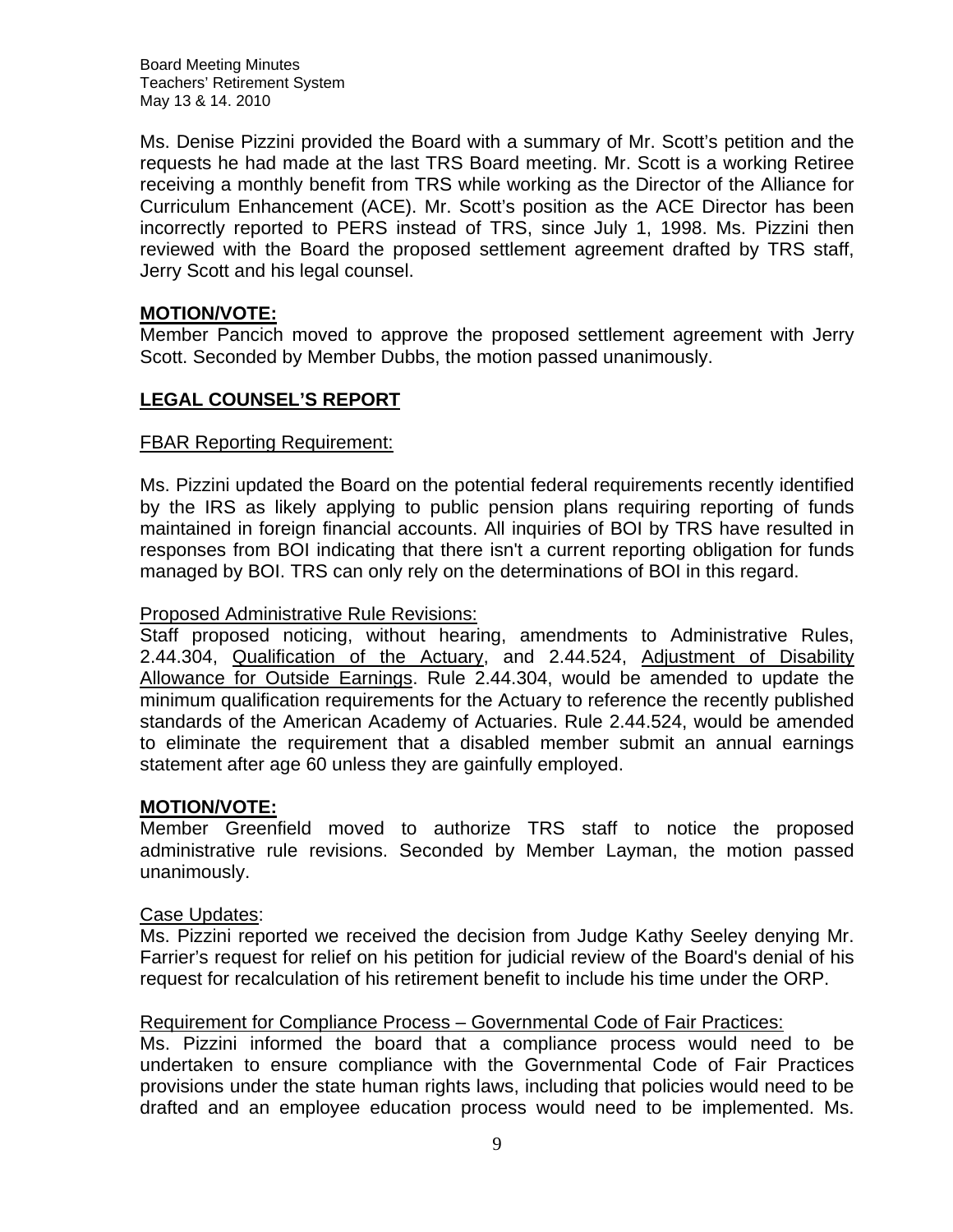Pizzini indicated that there had been no complaint of human rights violations, but that the GCFP, as construed by the Human Rights Bureau in recent cases, requires implementation of a compliance program in order to avoid liability under the act if a complaint is raised.

# **APPLICATIONS AND RETIREMENT BENEFITS**

Regular, Survivorship, and Adjustments:

The Board reviewed the list of members who had recently retired.

### **CLOSED MEETING**

# **DISABILITY APPLICATIONS**

### Executive Session to Discuss Disability Applications & Annual Reviews:

Chairperson Peiffer directed the meeting to be closed at 9:50 AM to discuss and review disability applications since the individual's right to privacy of information pertaining to their application for disability benefits clearly exceeds the merits of public disclosure.

### **OPEN MEETING**

Chairperson Peiffer reopened the meeting to the public at 9:54 AM. Ms. Pizzini noted for the record that Chairperson Peiffer has a conflict of interest with respect to participating in Board actions related to consideration of the Disability of Dirk L. Niebaum. Chairperson Peiffer knows Mr. Niebaum and has discussed his application for disability retirement with him. Due to the conflict of interest, Chairperson Peiffer will be abstaining from any discussion or voting in this matter. Ms. Pizzini noted for the record that Member Layman has a conflict of interest with respect to participating in Board actions related to Joan Temple's request for disability benefits. Mr. Layman is friends with Ms. Temple and is familiar with her health issue. Mr. Layman will abstain from discussion and voting on the Temple application.

Approval of Applications for Disability Retirement Benefits:

### **MOTION/VOTE:**

Member Turcotte moved to approve Douglas H. Mack's disability application. Seconded by Member Layman, the motion passed unanimously.

### **MOTION/VOTE:**

Member Pancich moved to approve Sally G. O'Leary's disability application. Seconded by Member Dubbs, the motion passed unanimously.

### **MOTION/VOTE:**